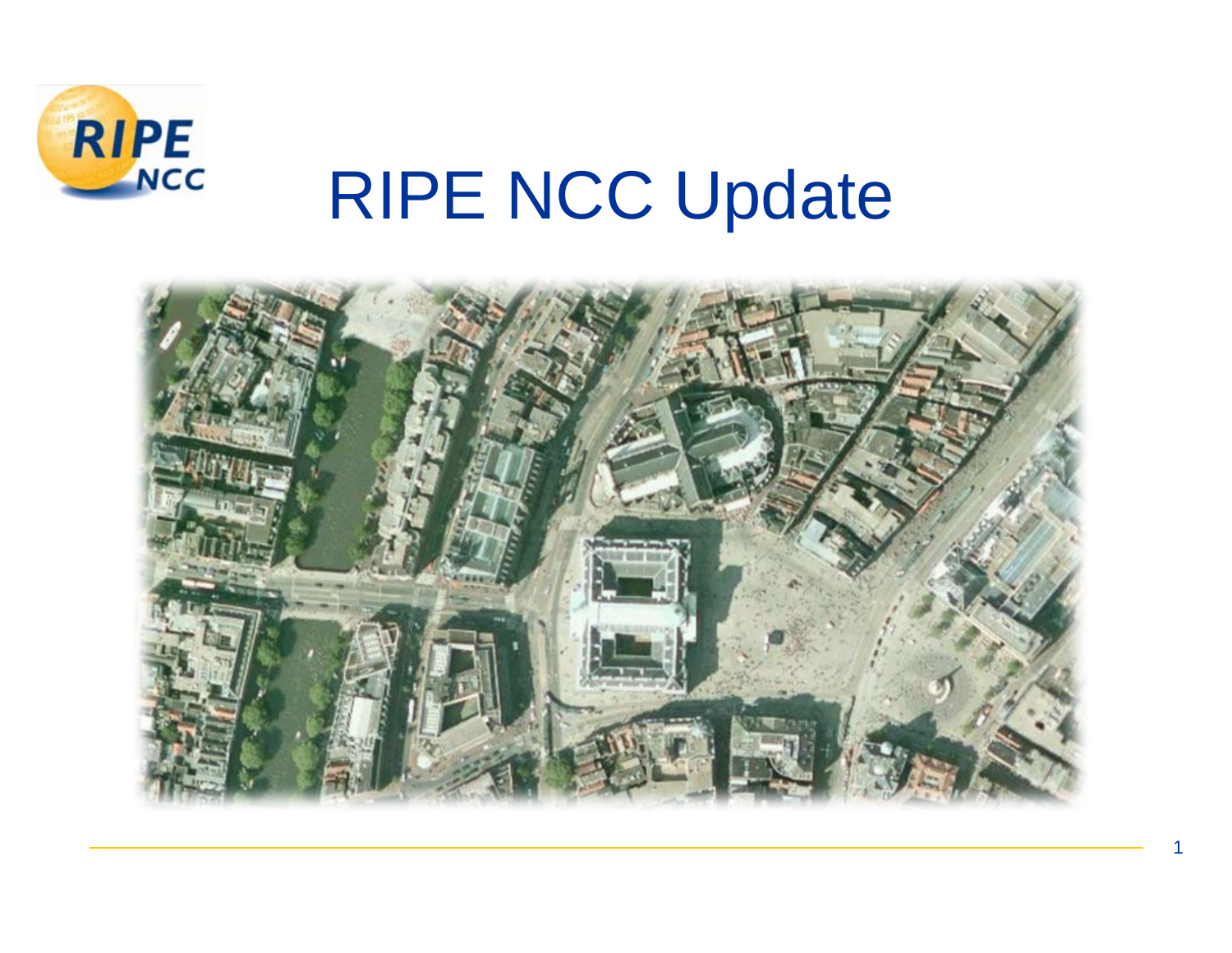

# Registration Services

- $\bullet$ **Documentation** 
	- – All request forms updated
		- Clearer text
		- Supporting documentation has better examples
		- Plain English style
- IPv4
	- **Hart Community** Received 3 /8s in August 2006
	- 77.0.0.0/8 and 78.0.0.0/7
- Finally: IPv6 Global Policy Adopted
	- IANA will allocate /12 blocks to RIRs
- 3 October, a day to celebrate…
	- **Hart Community** German re-unification. Yes. But really:
	- IANA allocates 2a00::/12 to RIPE NCC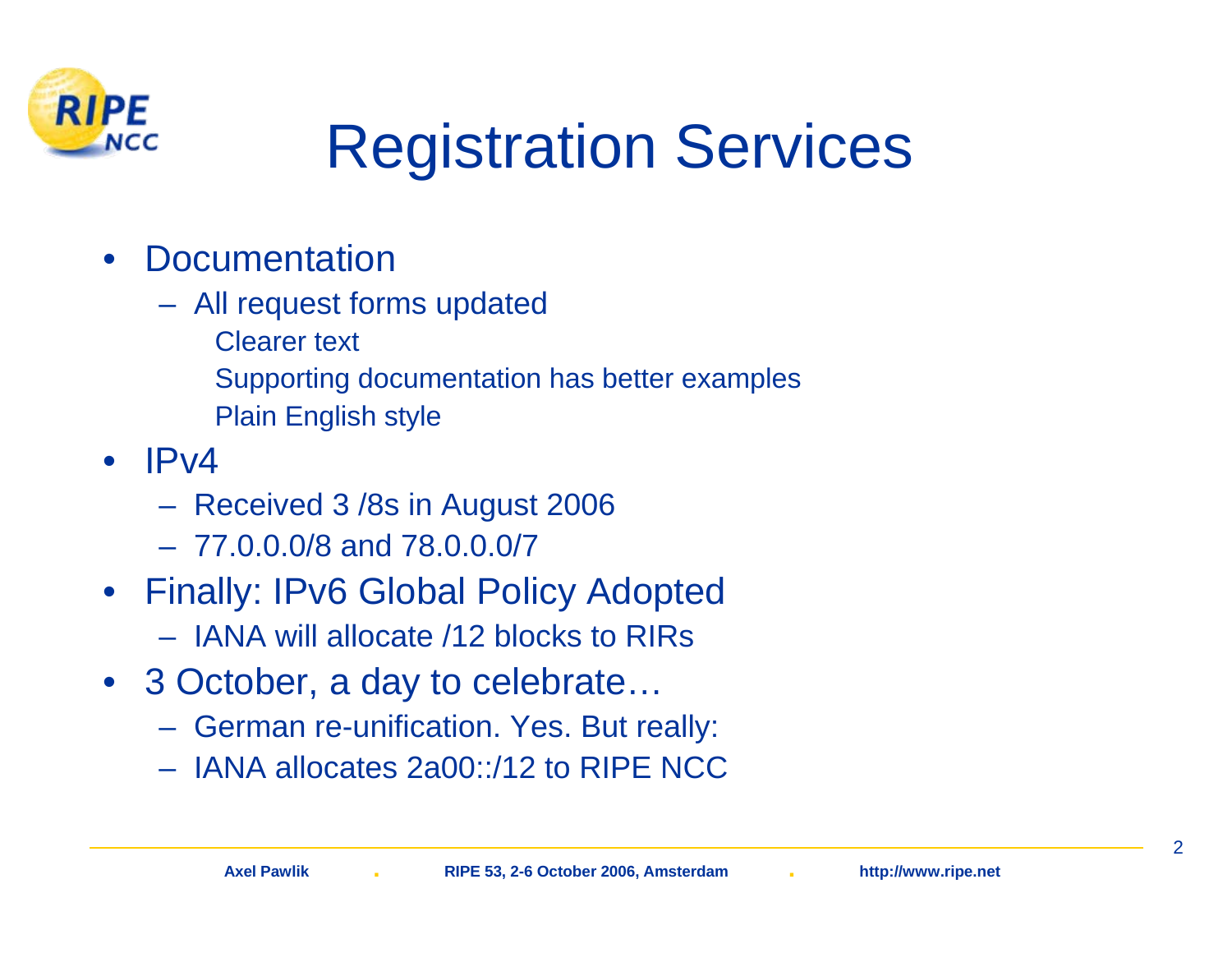

32 bit AS Numbers... (Early Warning)

- 32 bit AS Number Policy (2005-12)
	- Work on preparation for 1 January 2007 is underway
	- Lots of systems affected
- $\bullet$ 2007: RIPE NCC able to assign 32 bit AS Numbers (ASN32)
- •2009: Default will be an ASN32
- •Get one and check how this will affect your systems
- $\bullet$  Our experience: Changing a 16 bit number into a 32 bit number is a non-trivial operation that requires a lot more time than one would think.
- See Henk's presentation (Tuesday)
	- –http://www.ripe.net/ripe/meetings/ripe-53/presentations/32bit\_asn.pdf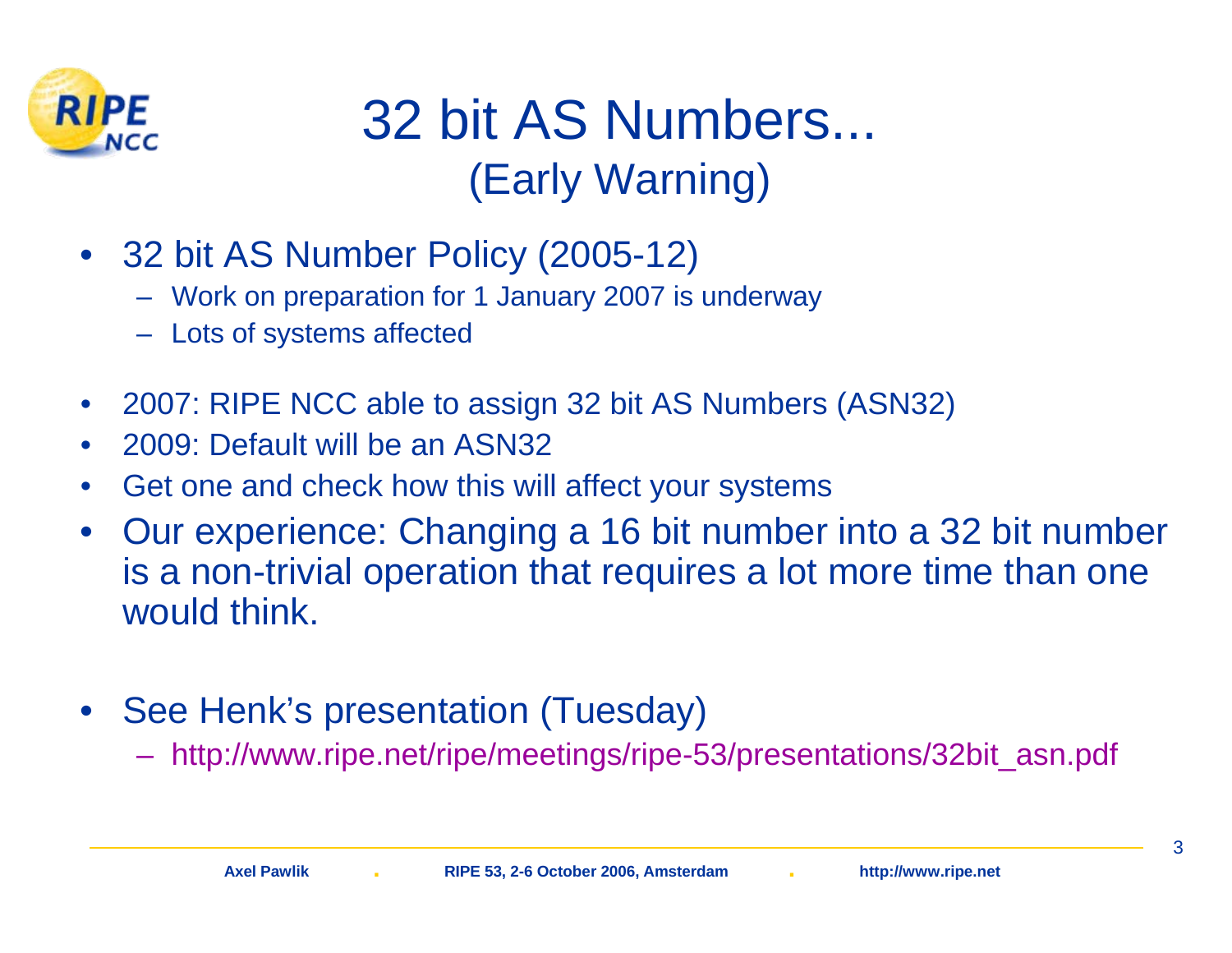

### **Training**

• Just wait for Rumy…

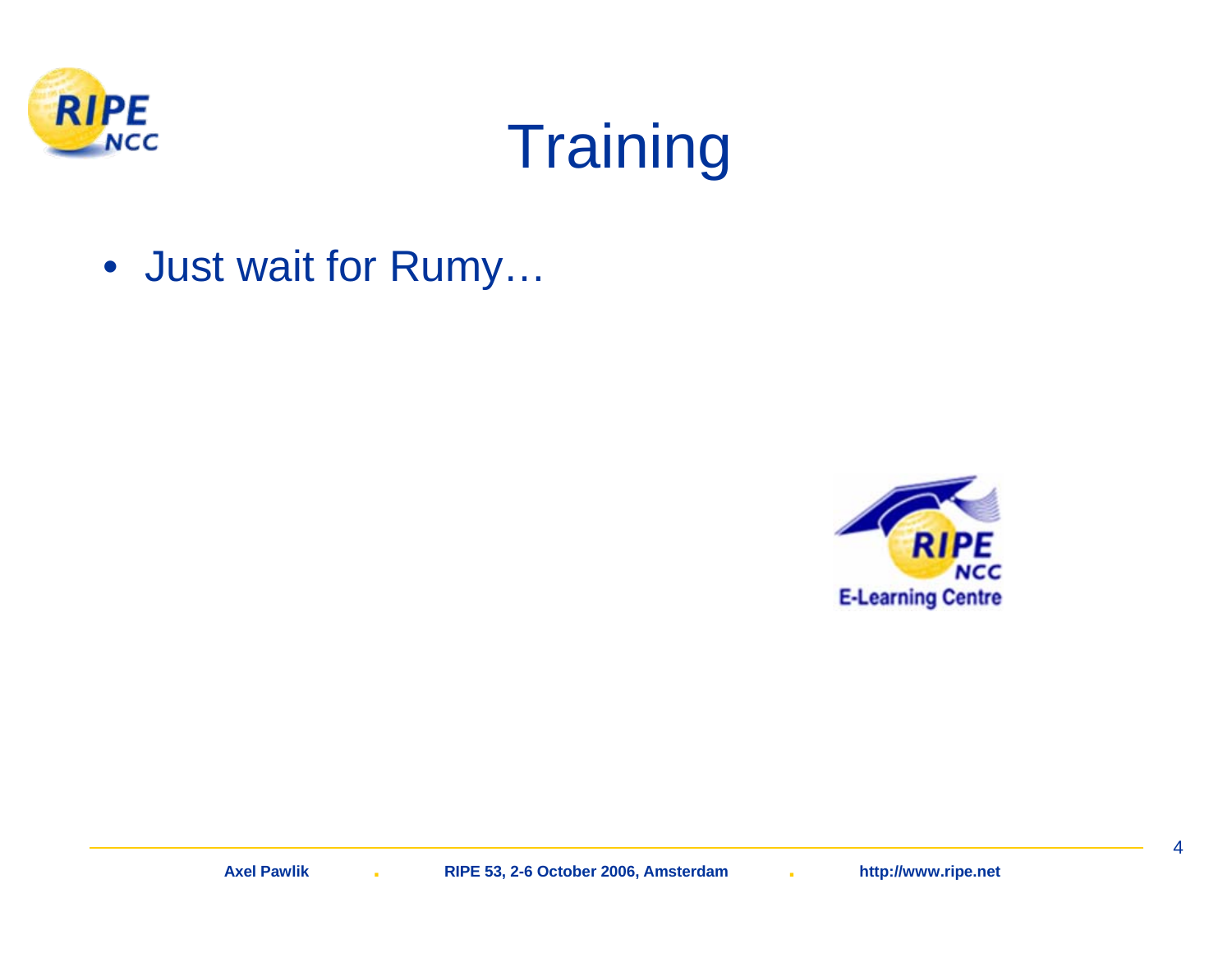

#### ENUM

- Request form updated
- •Getting ~ 40 queries / min
- $\bullet$ DE / AT by far most active
- •Delegation checks implemented
- Further quality checks being developed
- • See Brett's presentation (Wednesday)
	- http://www.ripe.net/ripe/meetings/ripe-53/presentations/enu-bc-upd.pdf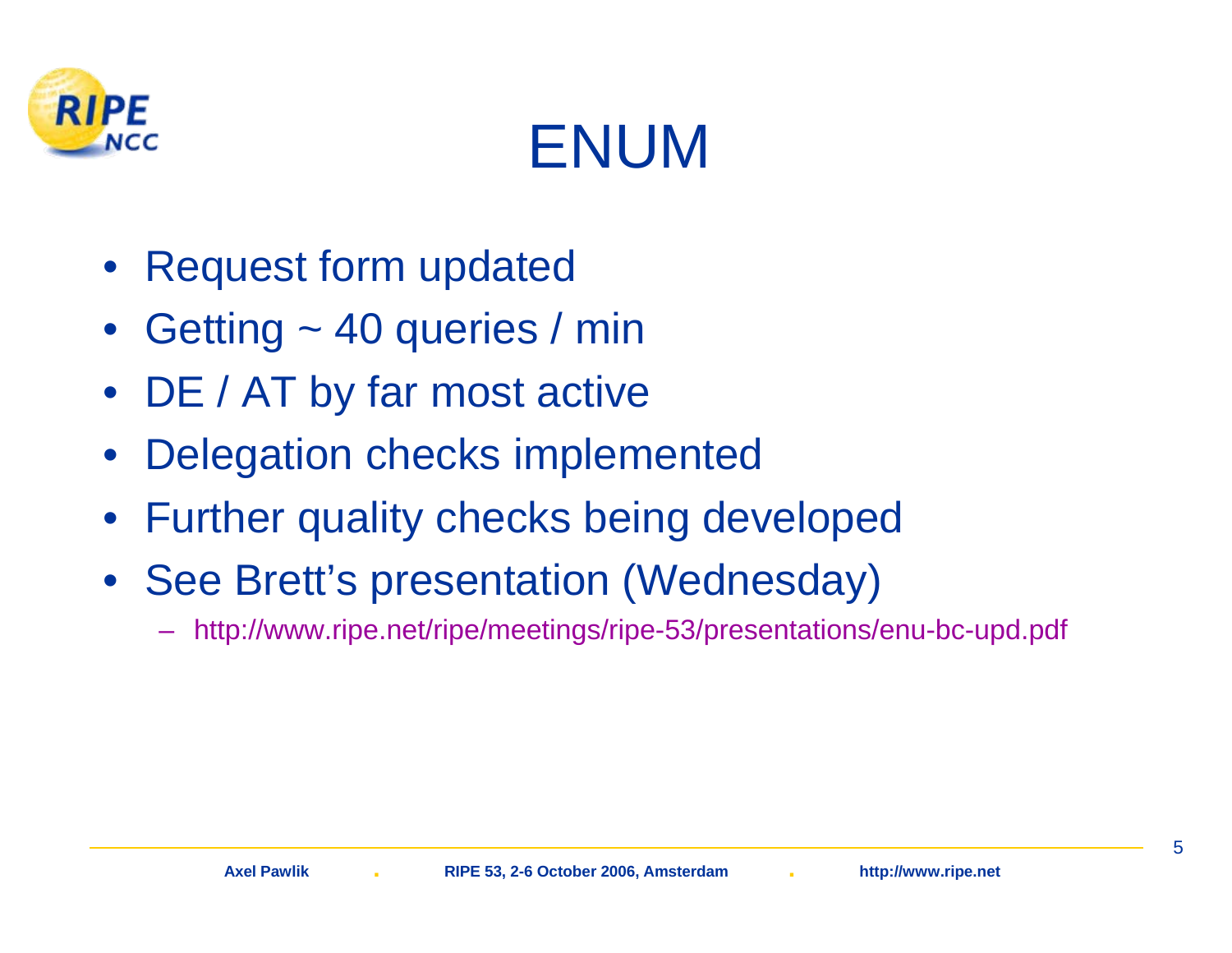

#### Test Traffic

- Task Force formed to look at future of TTM
- Proposing 3 year plan
- $\bullet$ Opening up for new services / experiments
- •Retiring old (>3 yr) hardware
- •Admin: Three year pay-in-advance
- See Henk's presentation from (Wednesday)
	- http://www.ripe.net/ripe/meetings/ripe-53/presentations/ttm\_future\_wg.pdf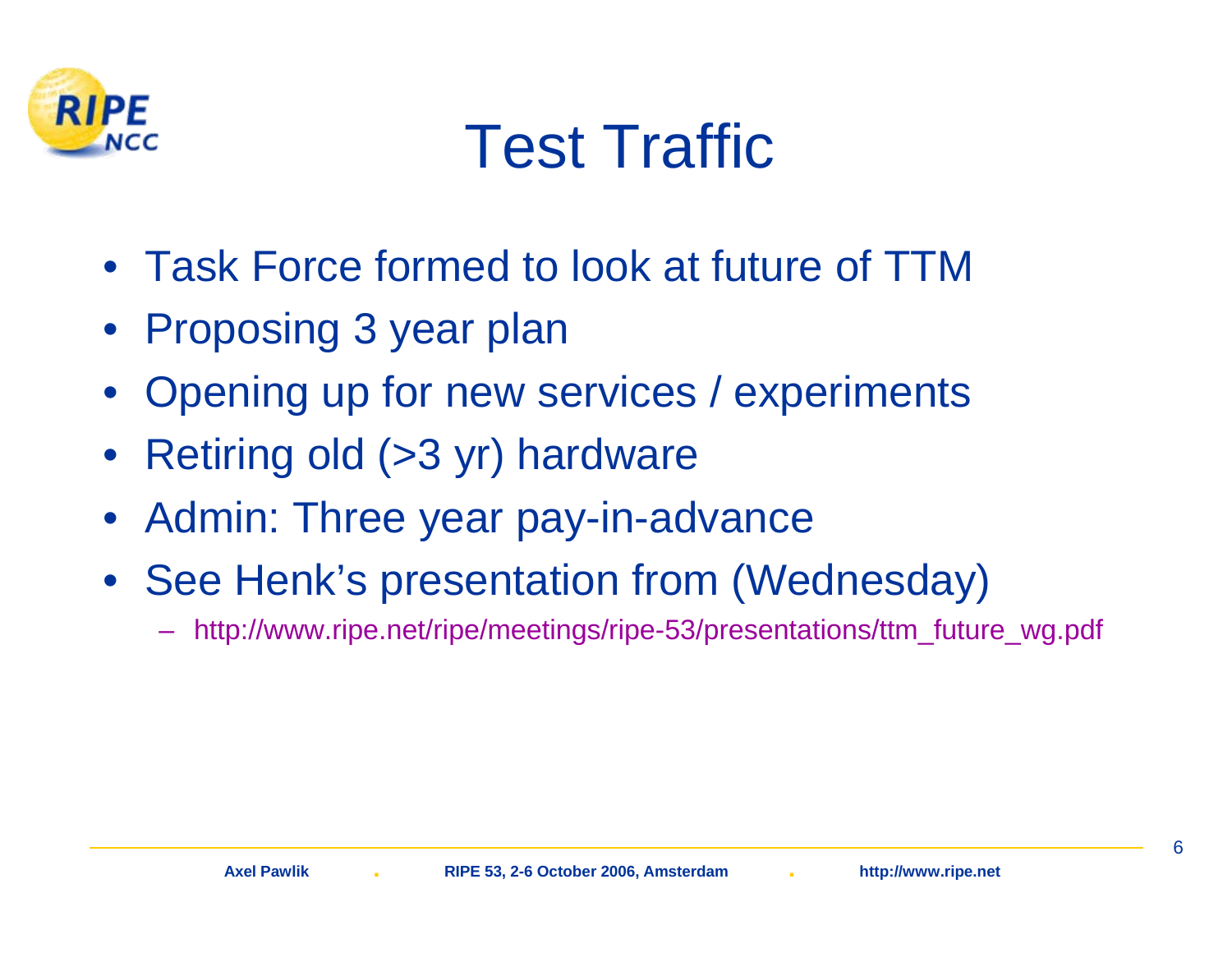



- see Jochem's presentation (Friday morning)  $\mathcal{L}_{\mathcal{A}}$ <http://www.ripe.net/ripe/tf/dp/index.html>
- Data Protection re RIPE DB
- Review of Articles of Association
- $\bullet$ Revision of closing procedure
- $\bullet$ Increasing LEA requests for information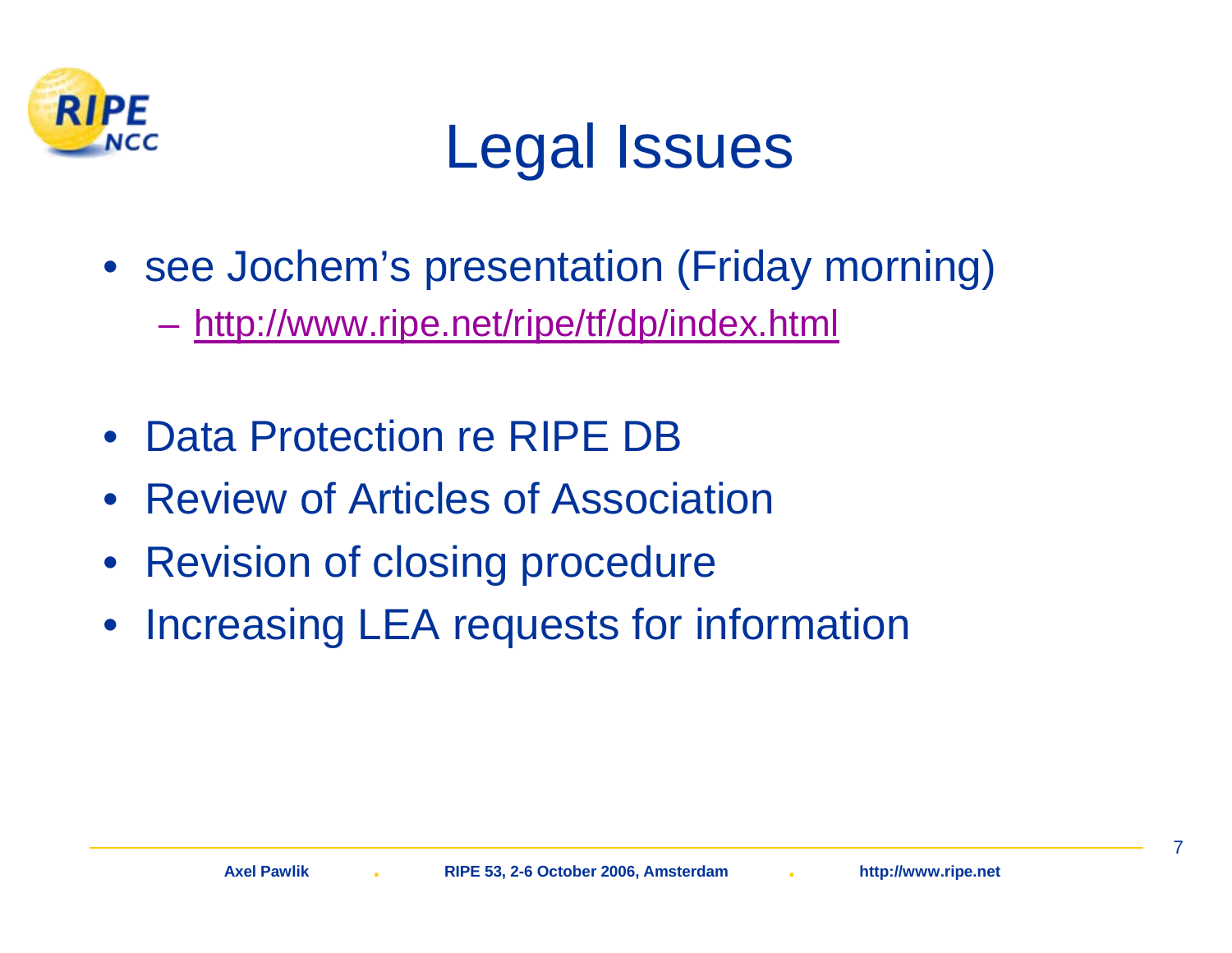

Membership Liaison & "Enhanced Cooperation"

- RIPE NCC Regional Meetings
	- Moscow, Russia, 18/19 September
	- –Manama, Bahrain, 14/15 November
- Roundtable for Governments & Regulators
	- –Governments meet the RIPE Community
	- –Monday afternoon @ RIPE 53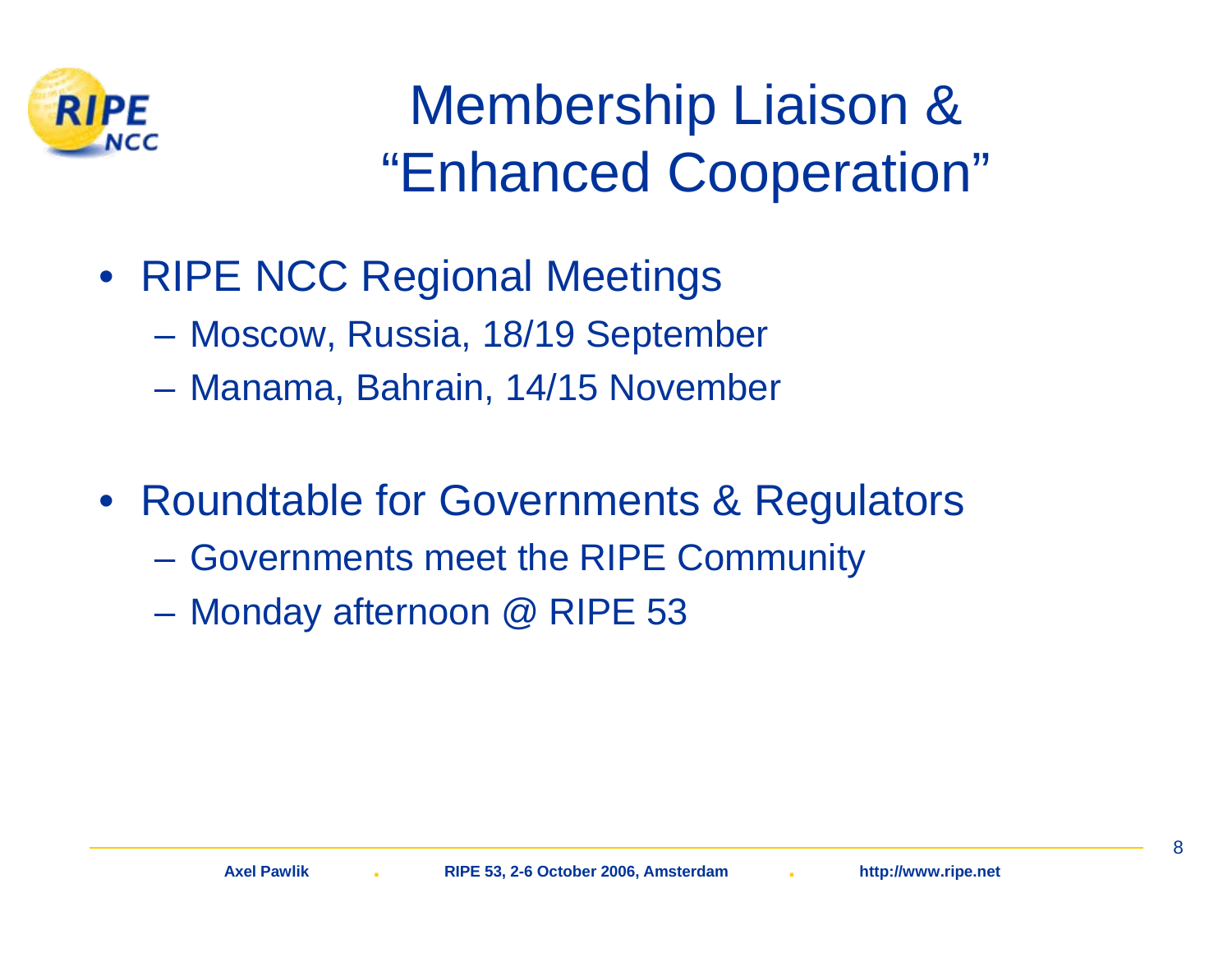

#### All those lovely blocks

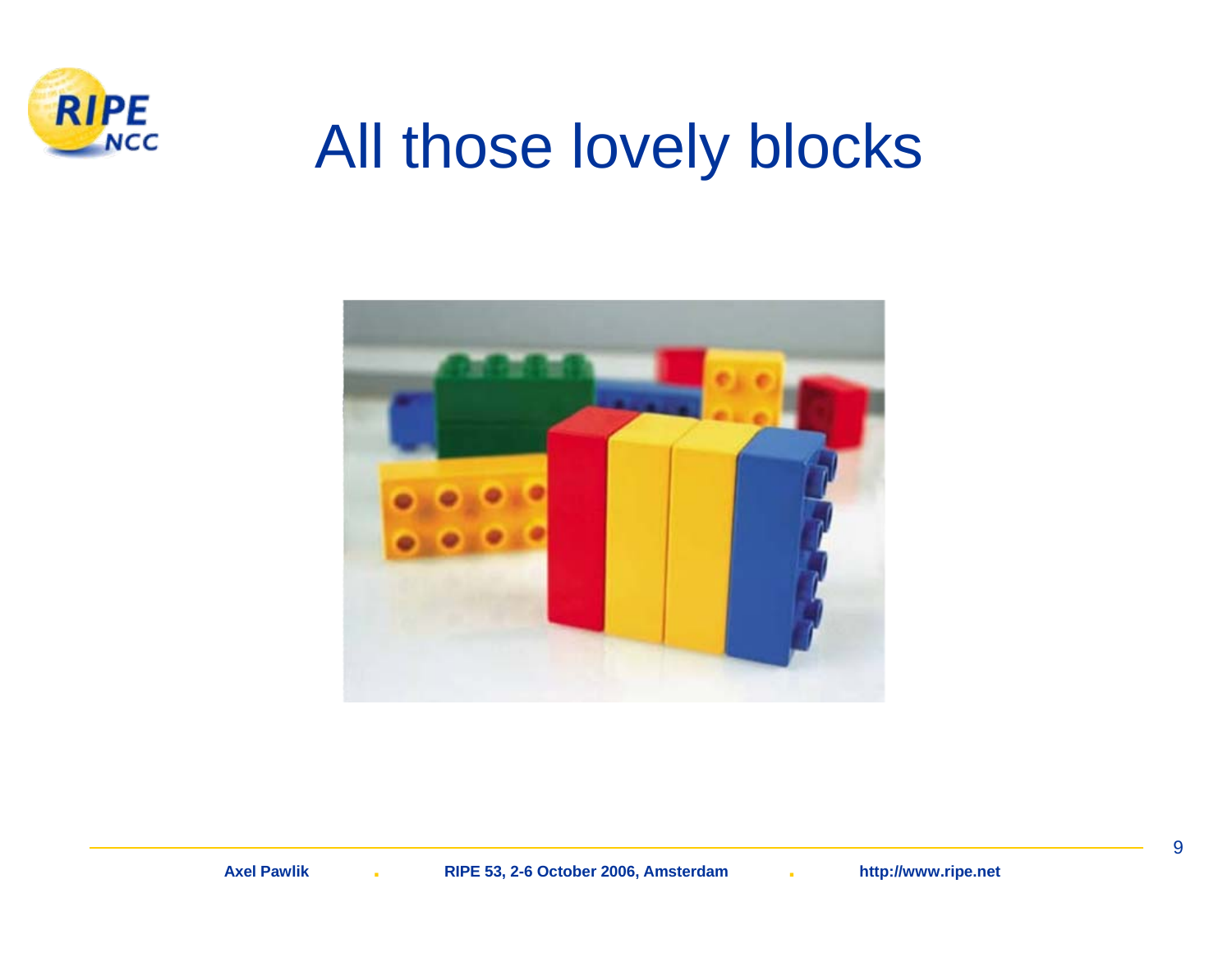

#### Before…



10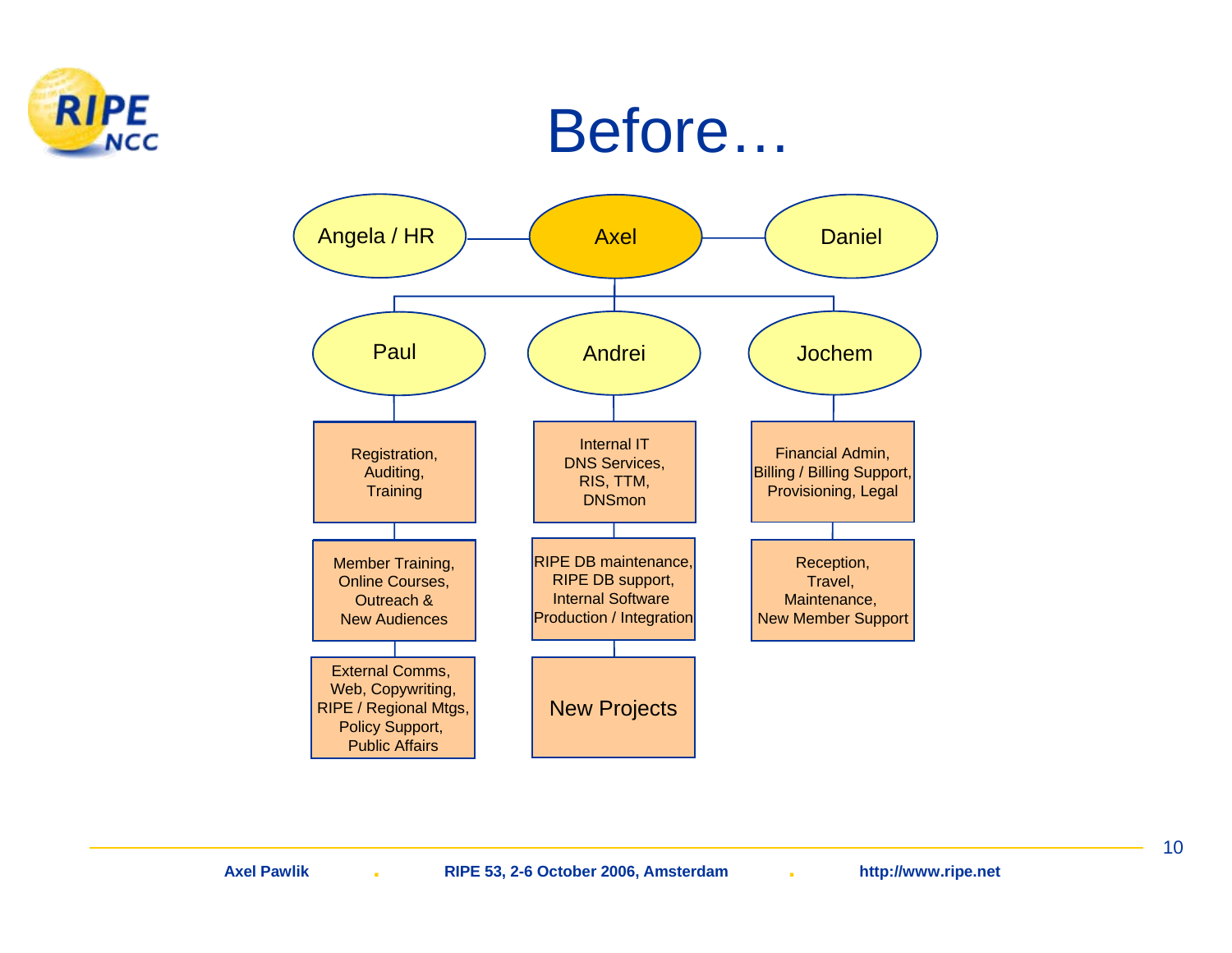

**Axel Pawlik. RIPE 53, 2-6 October 2006, Amsterdam . http://www.ripe.net**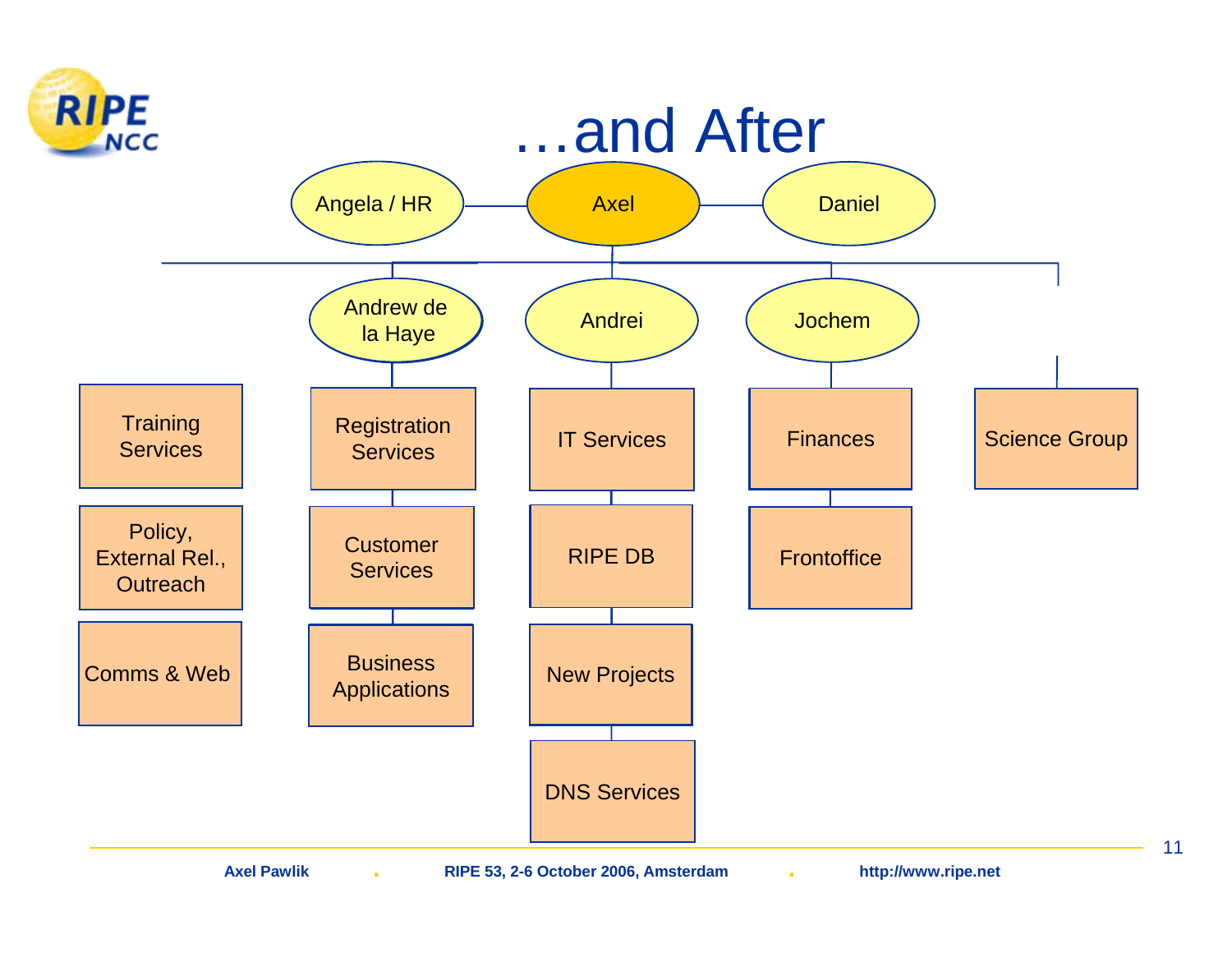

### Staff Announcements

- 11 November 1996
- 10 Years at the RIPE NCC:
	- –Well, nearly…
	- René Wilhelm

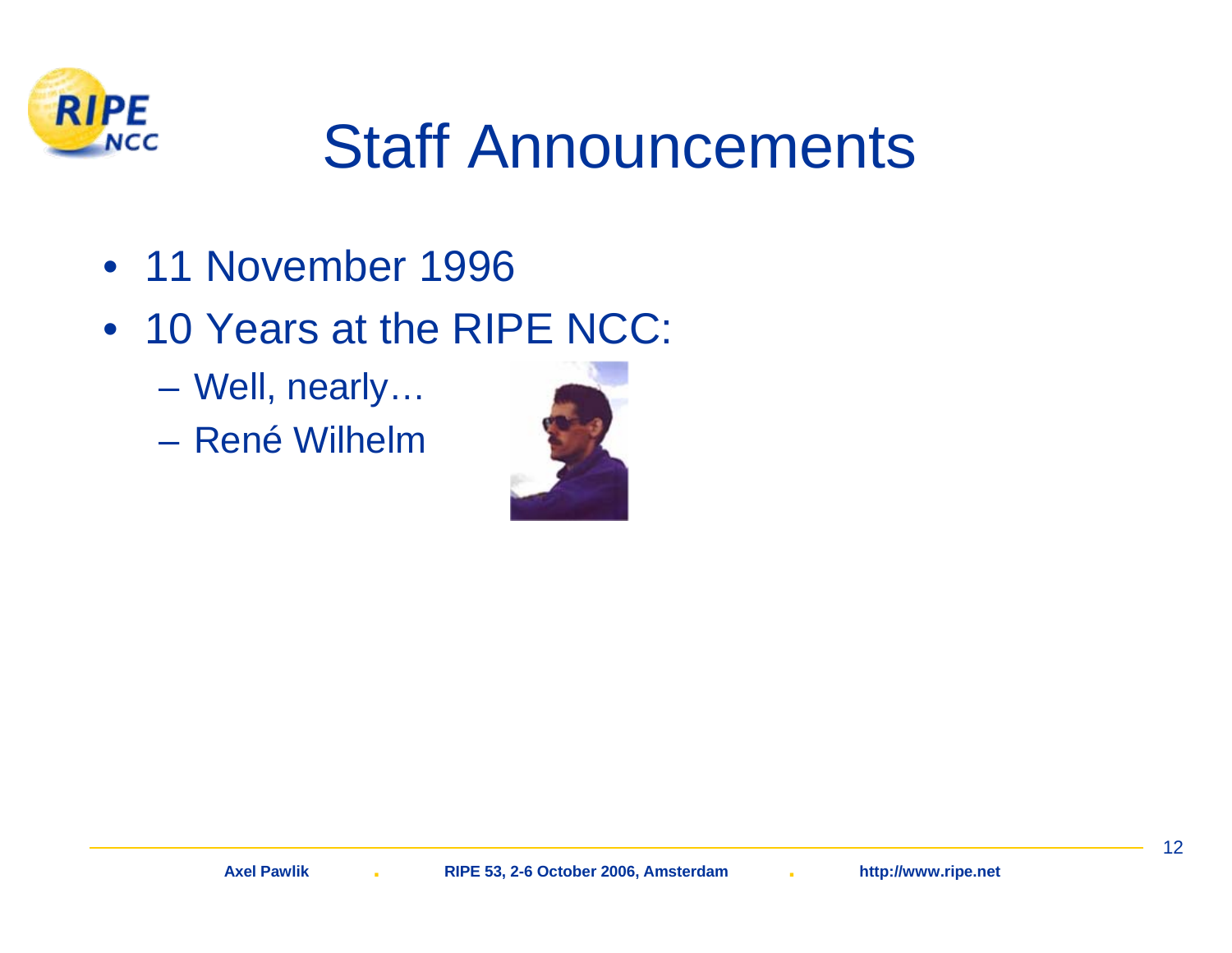

### More Staff Announcements

- Chief Services Officer
	- $\mathcal{L}_{\mathcal{A}}$ Andrew de la Haye



- Customer Services Manager
	- $\mathcal{L}_{\mathcal{A}}$ Gregg Stephenson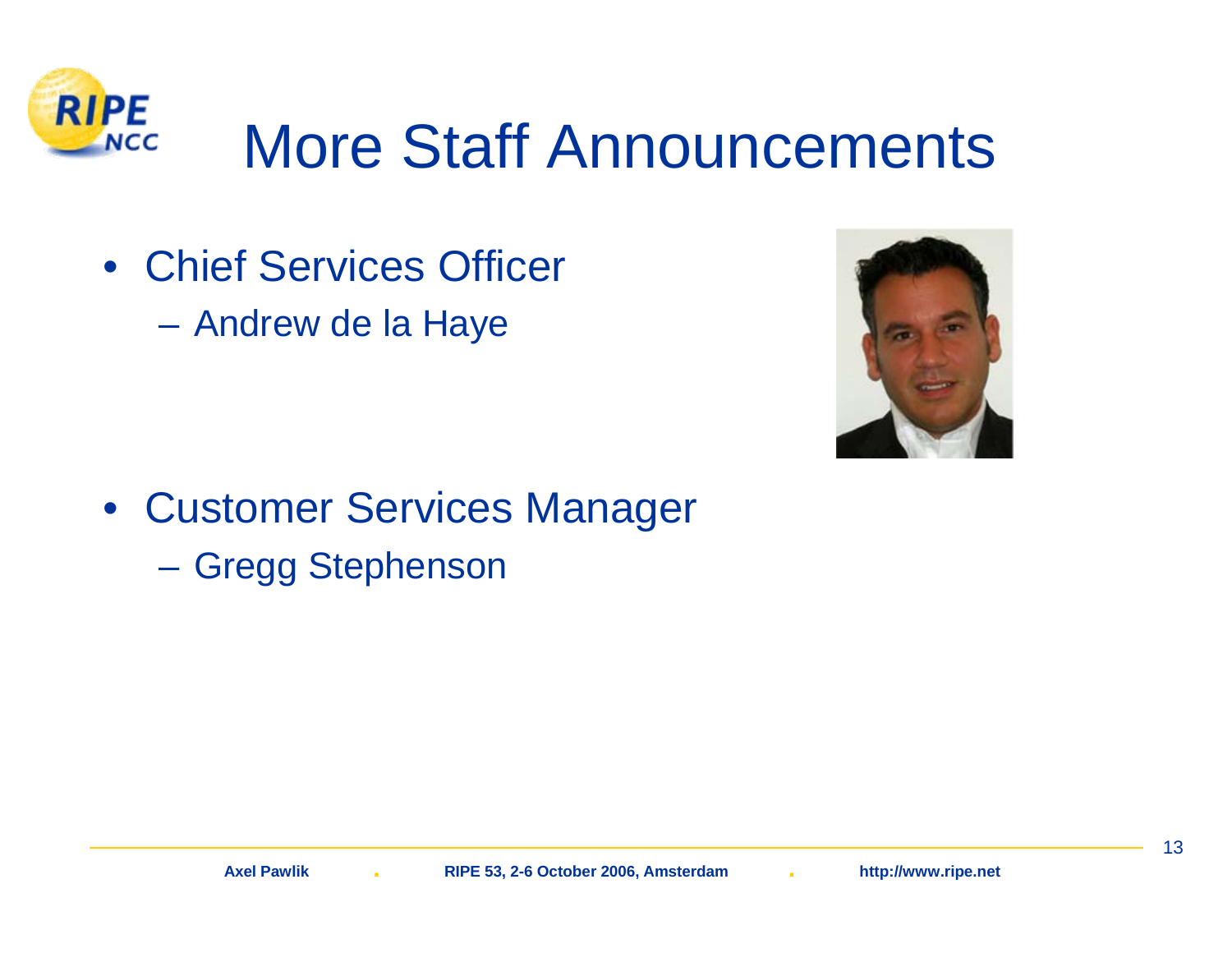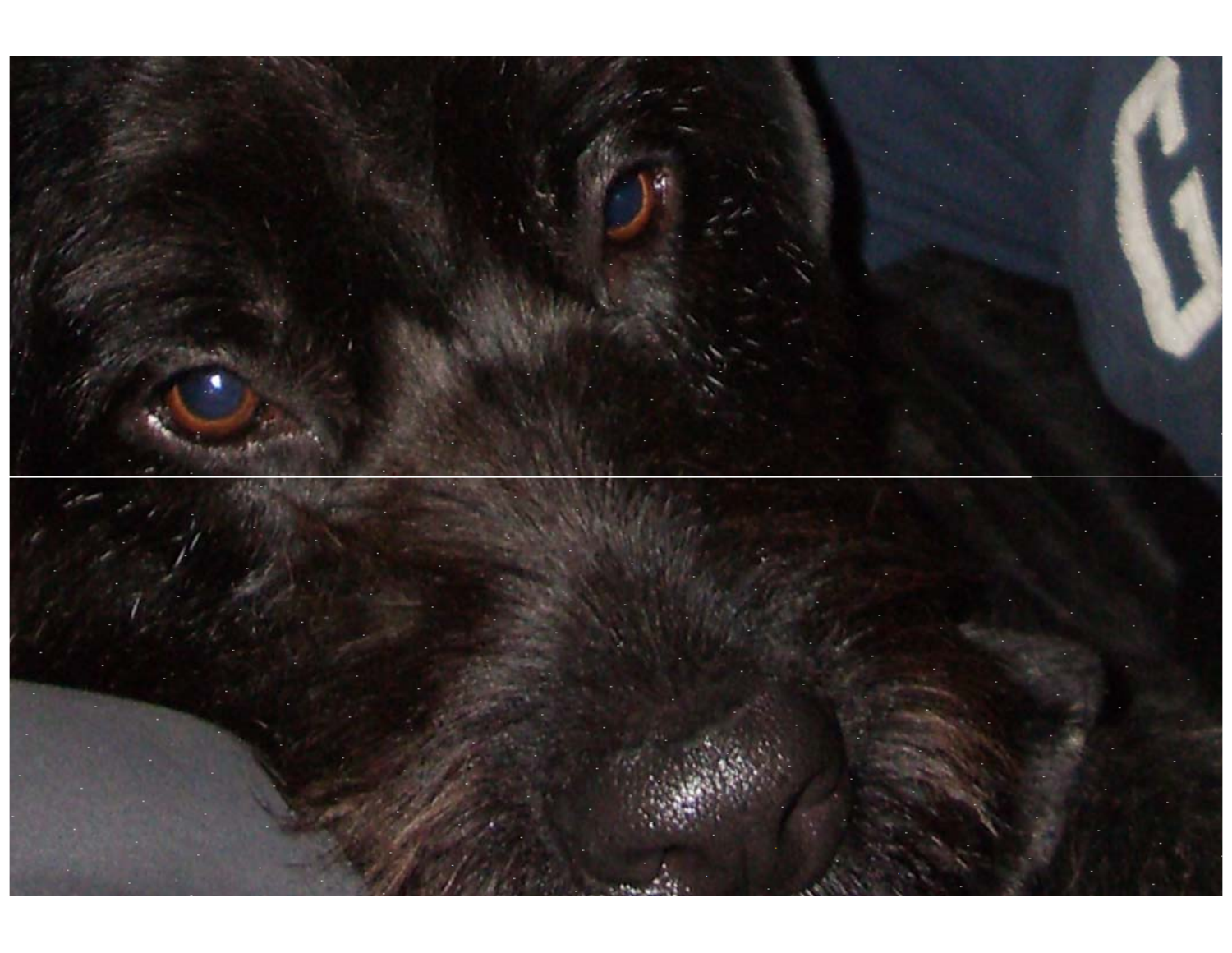

# More Staff Announcements

- Gregg Stephenson – Customer Services
- Catherine Carr
	- $\mathcal{L}_{\mathcal{A}}$  , and the set of  $\mathcal{L}_{\mathcal{A}}$  Software Manager -> Business Applications Group
- Brett Carr
	- –DNS Group





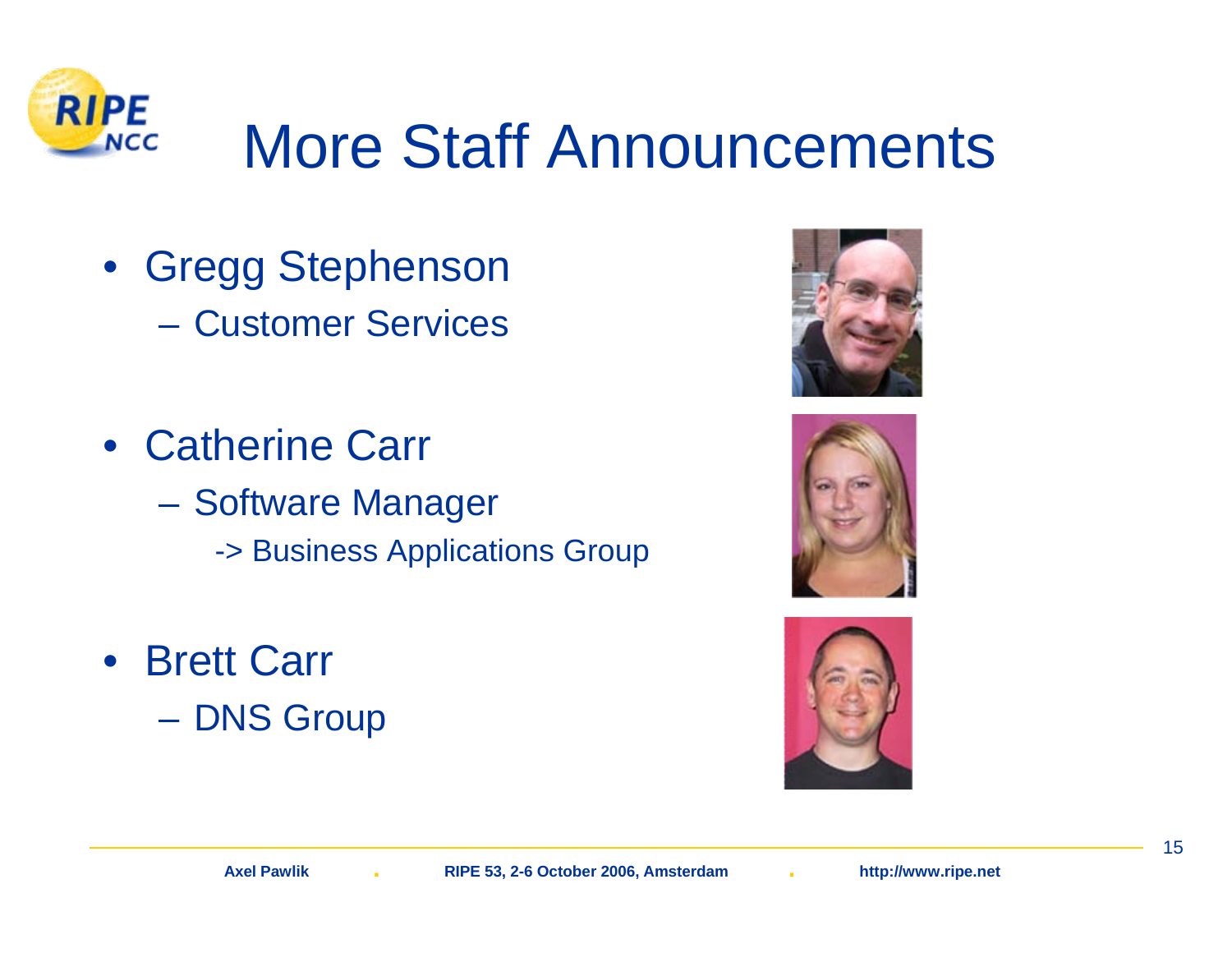#### **RIPE** Outlook 2007 – Main Changes **NCC**

- Introduction of "Services" reporting line
	- –Andrew to be responsible
	- $\mathcal{L}_{\mathcal{A}}$ Registration Services, Customer Services
	- $\mathcal{L}_{\mathcal{A}}$  , and the set of  $\mathcal{L}_{\mathcal{A}}$  Supporting those: Business Application
	- –Enabling Paul to focus fully on external matters
	- Adds 1 + 2 FTEs
- Certification Trial
	- $\mathcal{L}_{\mathcal{A}}$ Step up efforts
	- $\mathcal{L}_{\mathcal{A}}$  , and the set of  $\mathcal{L}_{\mathcal{A}}$  Adds 2 FTEs for support and integration into business processes & systems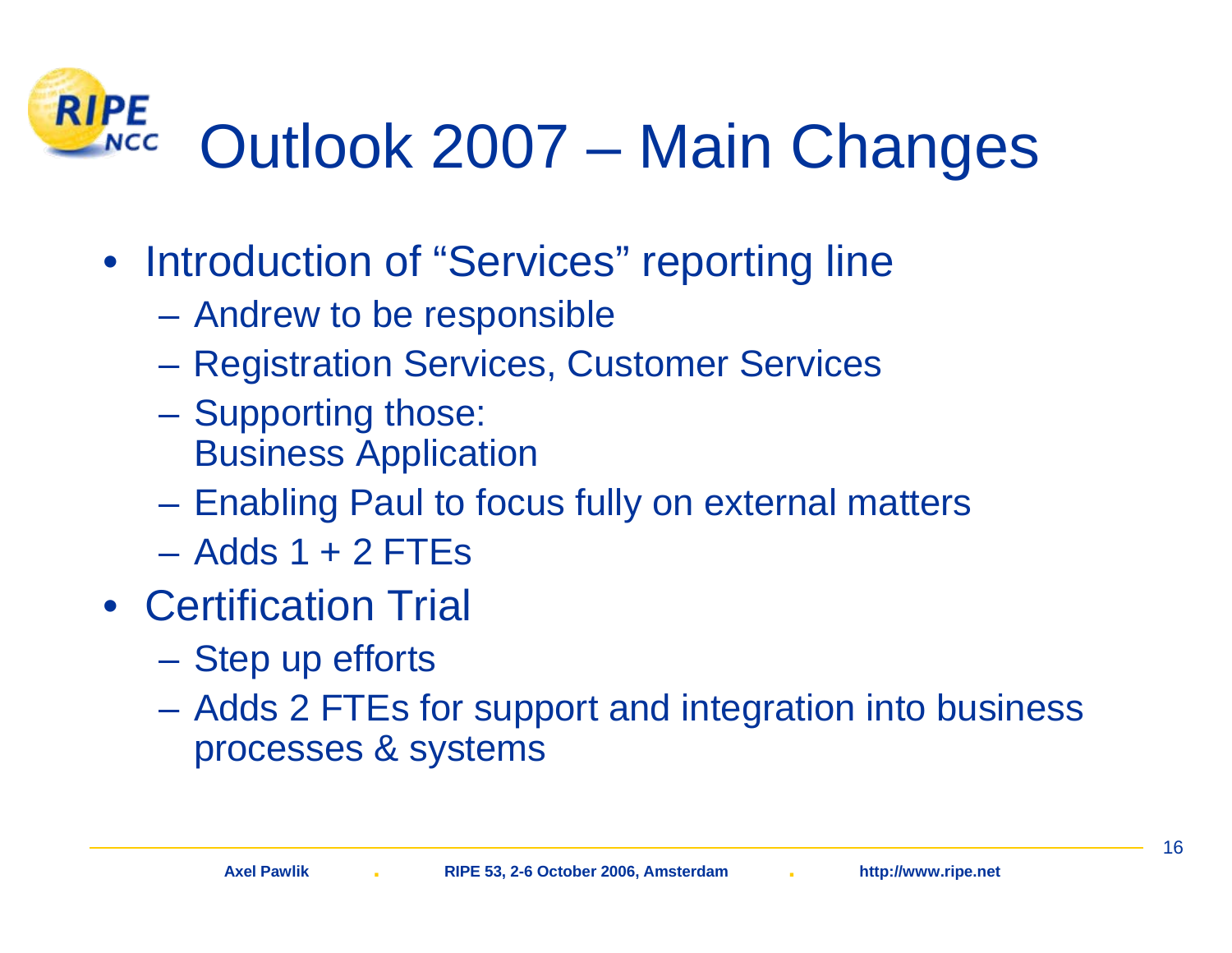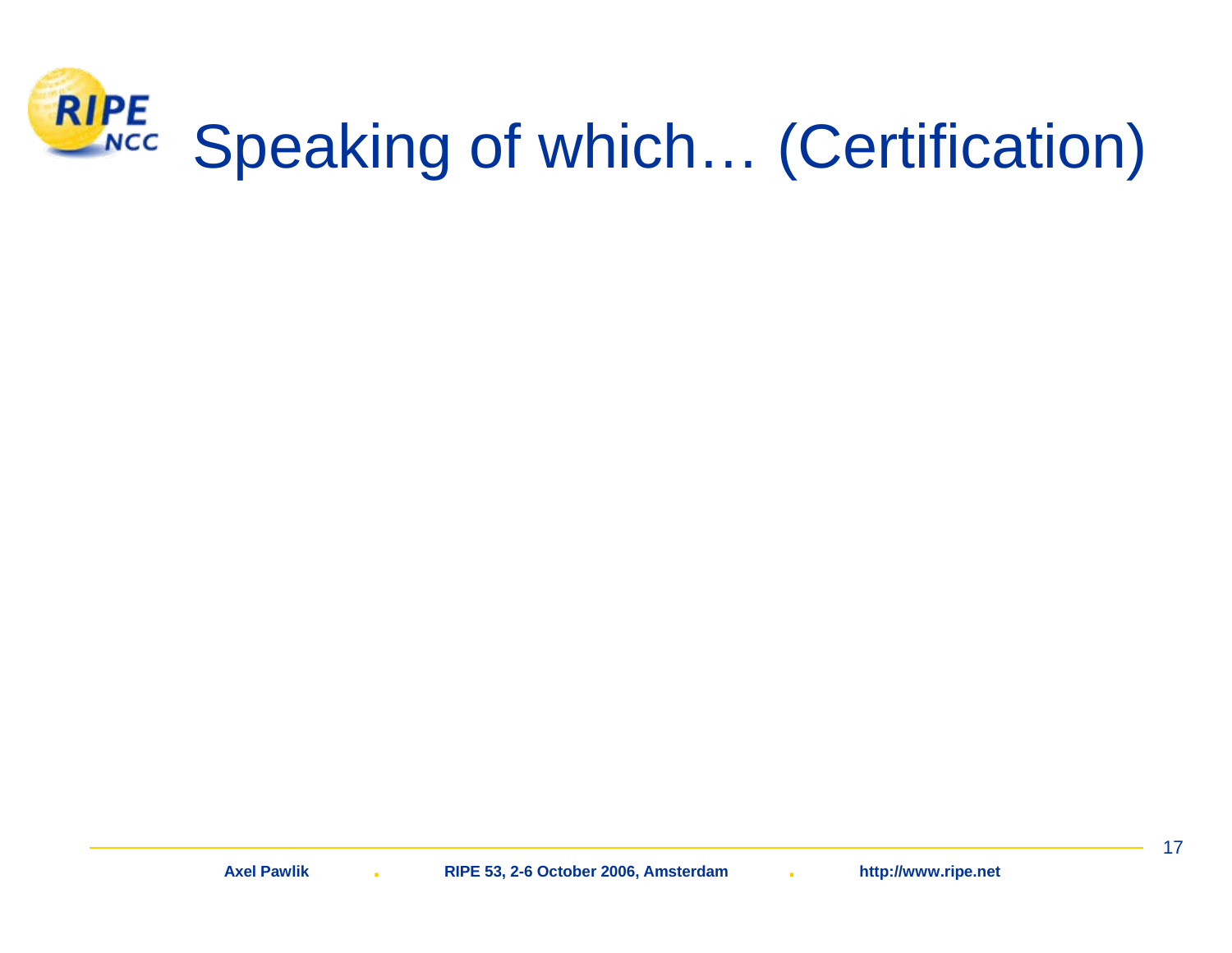

### Strawman Proposal

- Continue prototype development
- Trial deployment in RIPE region in 2007
- Planning for two additional FTE for integration in business processes and systems
- Install Evaluation Task Force
	- – Scope:
		- Follow developments
		- Participate in Trial
		- Advise on impact
		- Formulate report as input for RIPE 55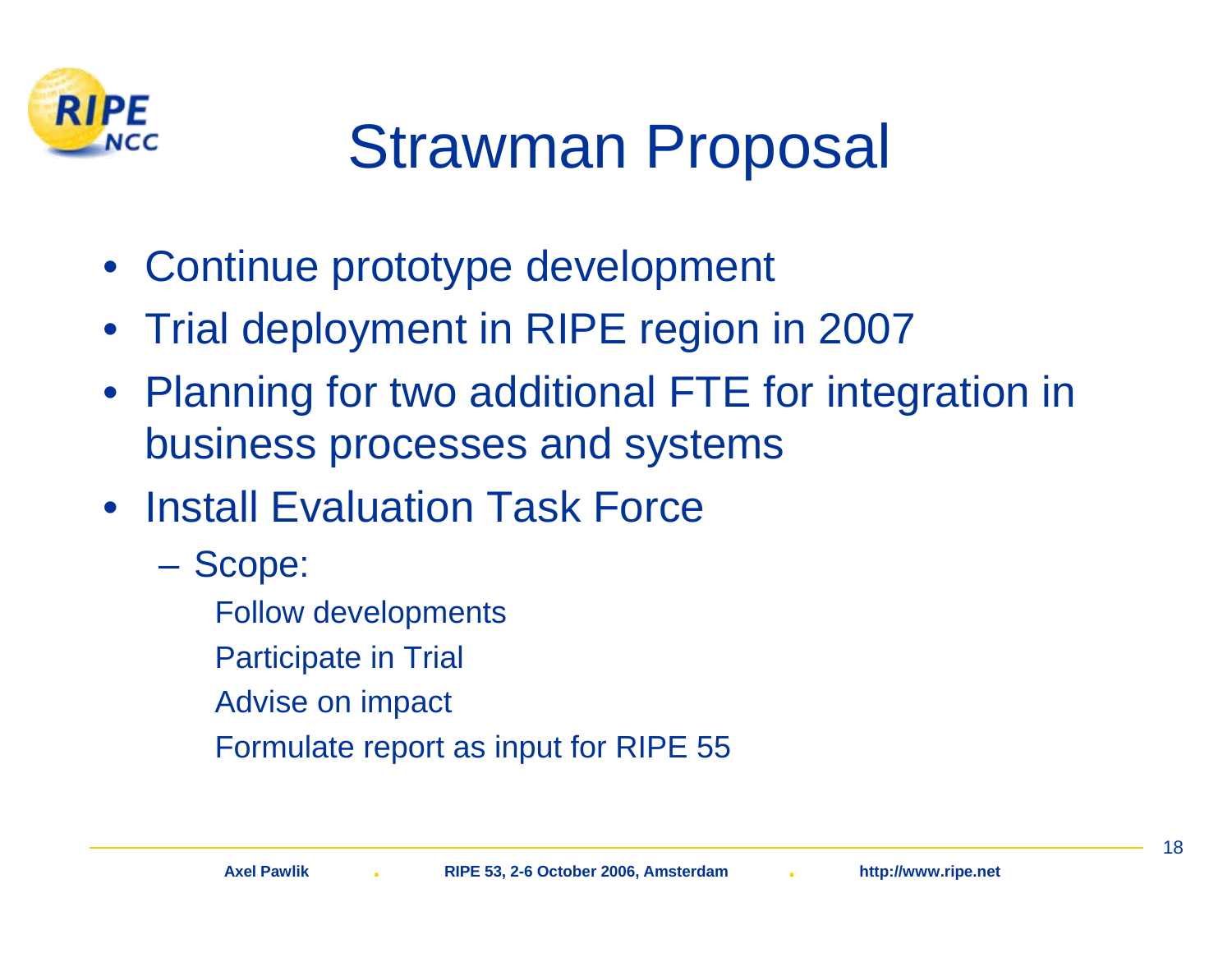

### Task Force Report

- Does this approach meet the objectives?
- What are the implications of this form of certification of resources?
- Impact assessment
	- $\mathcal{L}_{\mathcal{A}}$ Service infrastructure, operational procedures
	- $\mathcal{L}_{\mathcal{A}}$ Utility of the authentication model
	- $\mathcal{L}_{\mathcal{A}}$ Policy considerations
- Recommendations for production deployment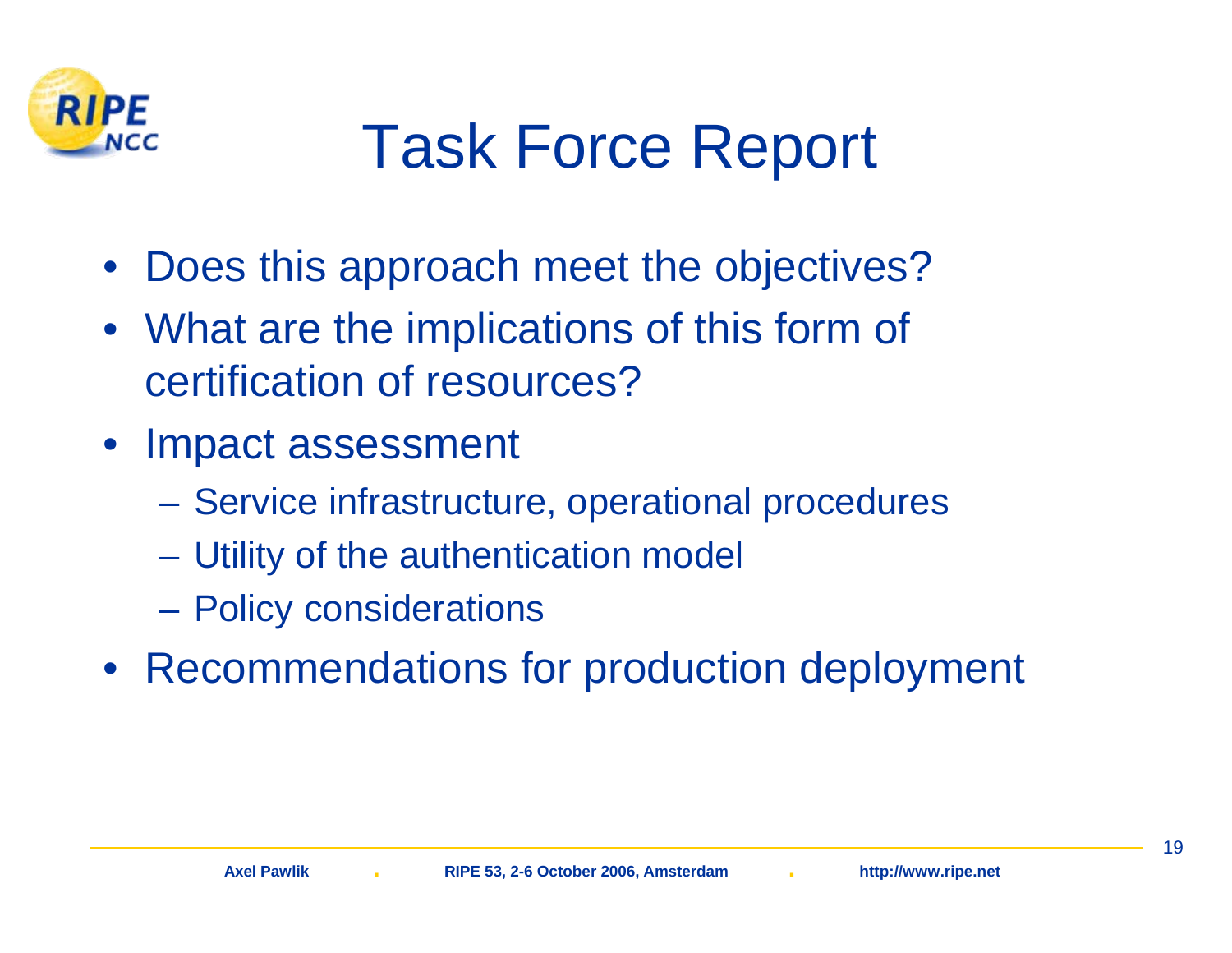

#### Decision Time

- $\bullet$ Decide @ RIPE 55 about operational use
	- $\mathcal{L}_{\mathcal{A}}$  , and the set of  $\mathcal{L}_{\mathcal{A}}$ Agree administrative details
	- $\mathcal{L}_{\mathcal{A}}$  , and the set of  $\mathcal{L}_{\mathcal{A}}$ Discuss policy changes
	- $\mathcal{L}_{\mathcal{A}}$  Changes & amendments to Service Contracts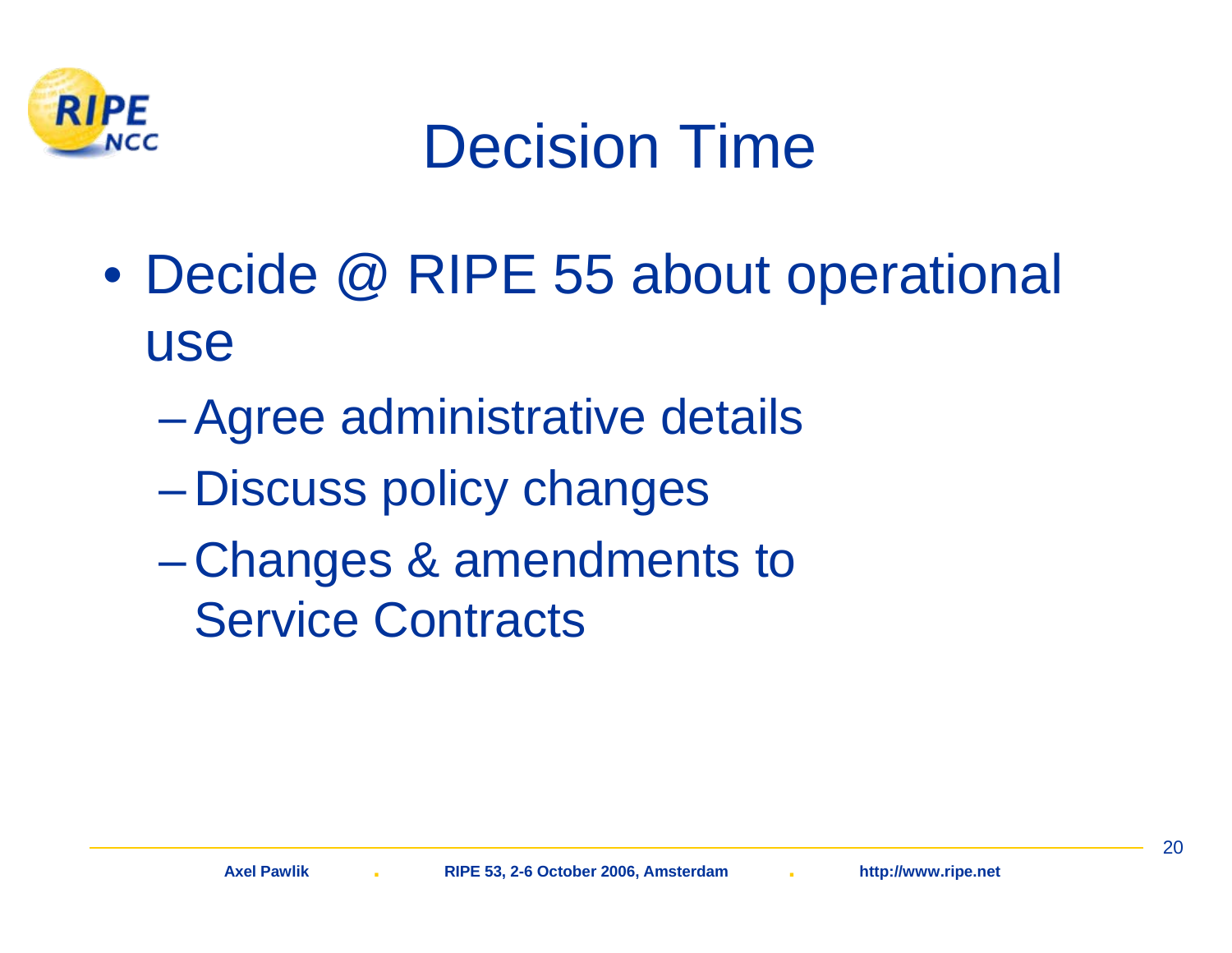

So…

#### • Who volunteers to be TF member?

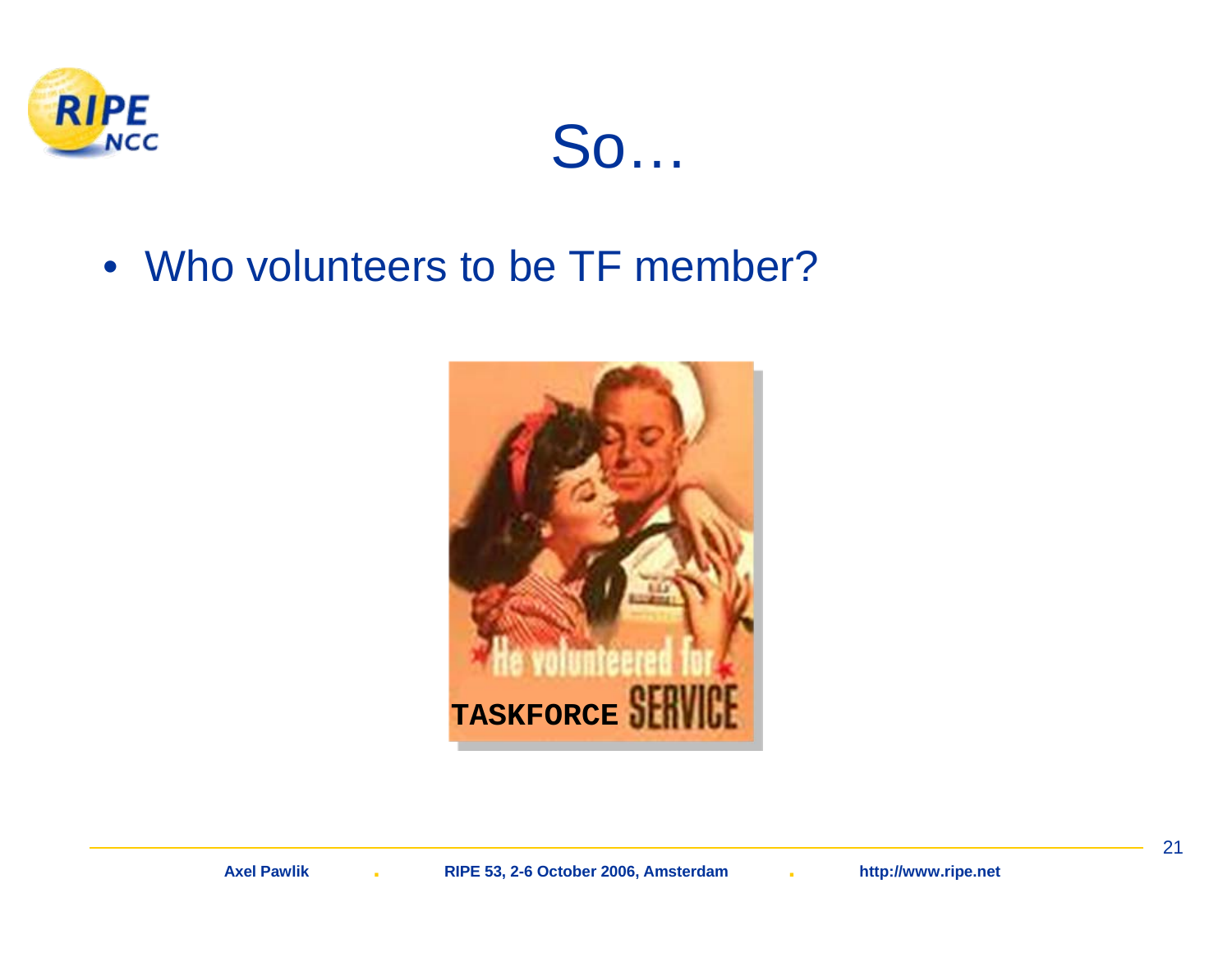

# Corporate Governance

#### RIPE NCC General Meeting

- $\bullet$ Planning for 2007
- $\bullet$  Activities / Budget
	- Discussed and later approved by Executive Board



- New: Customer Services Dept, Certification Support
- Budget Increase 3% to EUR 11.2 M
- • Charging Scheme
	- Discussed and approved by membership
	- Projected membership growth 9%
	- Average fee decrease 9%
	- EUR 2.5 M rebate to existing members
- •http://www.ripe.net/membership/gm/gm-october2006/agenda.html